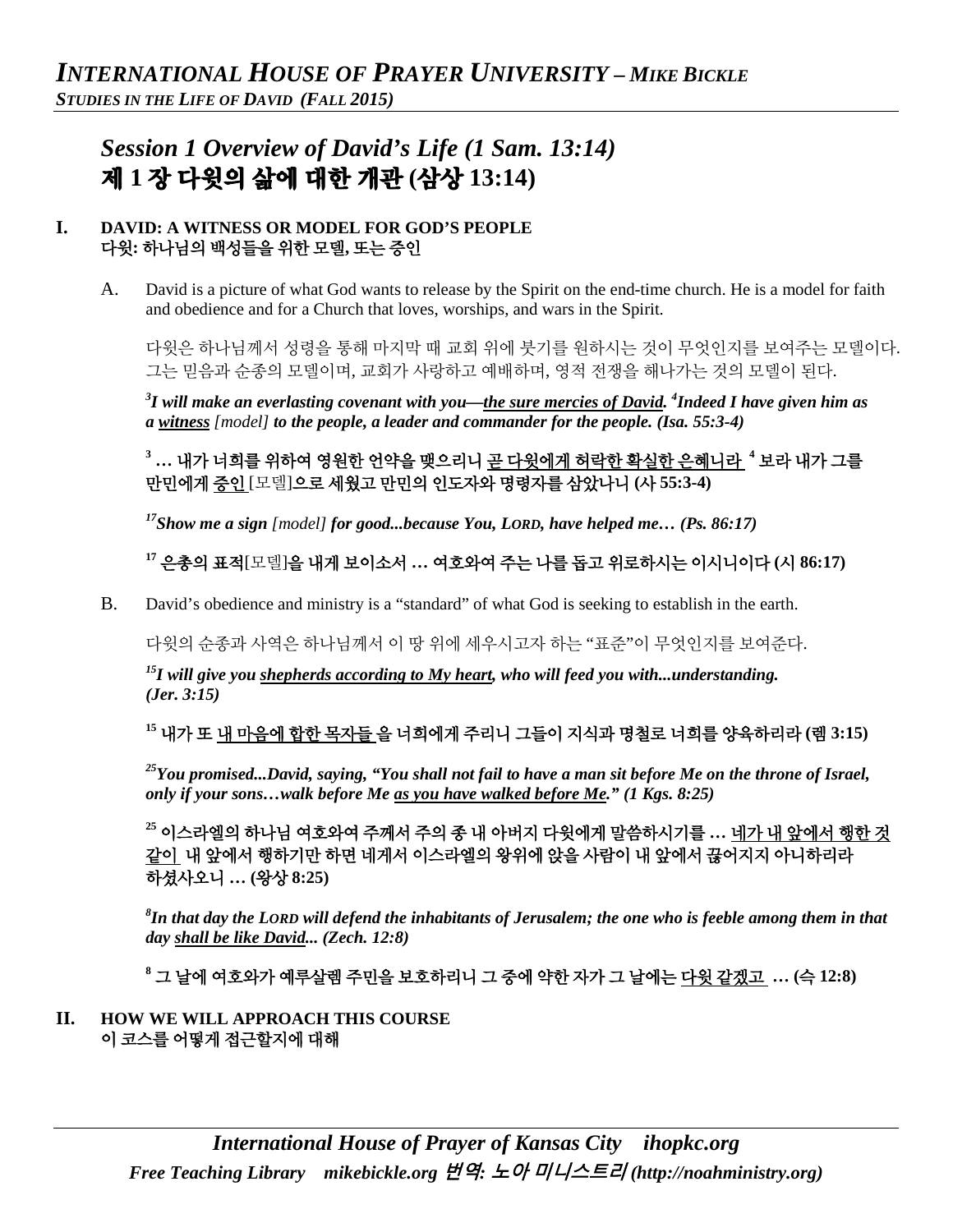A. *The biblical story*: to connect David's life to what happened in his generation. The goal of this course is to make one familiar with the life of David so they might be equipped to read it over and over with a spirit of devotion. There is more scripture on David than any other person besides Jesus.

성경의 스토리: 이는 다윗의 삶을 그 당시에 일어났던 일들과 연결시키기 위함이다. 이 코스의 목적은 이 코스를 듣는 사람들이 다윗의 삶에 대해 익숙해지게 되어 열심으로 이를 계속해서 몇 번이고 읽어나갈 수 있도록 돕기 위해서이다. 성경의 인물 중, 예수님을 제외하면 다윗에 대한 구절이 제일 많다.

B. *David as type of Christ*: No one in the Scripture provides a greater picture of the ministry of Jesus.

그리스도의 모습을 보여주는 다윗: 성경에 나온 어떤 사람도 다윗만큼 예수님의 사역에 대해 더 잘 보여주는 사람은 없다.

C. *Leadership lessons*: In seeing various episodes of his life as recorded in 1 & 2 Samuel and 1 Chronicles, we gain insight into how God raises up leaders and how leaders are to respond to Him.

리더십 수업: 사무엘 상/하와 역대상에 기록된 그의 삶에 대한 많은 이야기들을 보면서, 우리는 하나님께서 어떻게 리더를 세우시며, 리더는 그분께 어떻게 반응해야 하는지를 알아갈 수 있다.

D. *David's heart response to God*: We want to respond to God in the way that David did in times of pressure, failure, and success and in diligently pursuing God in all the changing seasons of our life.

하나님께 대한 다윗의 마음의 응답: 우리는 다윗이 어려움과 실패의 때에, 그리고 성공의 때에 다윗이 하나님께 응답하며 나갔던 것처럼 되기를 원하며, 우리의 삶의 많은 시즌의 변화 안에서도 하나님을 성실하게 추구해나가기를 원한다.

E. David was a student of God's beauty—His glory (splendor), heart (emotions), wisdom, power, etc.

다윗은 하나님의 아름다움을 배우는 학생이었다. 그분의 영광 (광채), 마음 (감정들), 지혜, 권능 등

<sup>4</sup>One thing I have desired of the LORD, that will I seek: that I may dwell in the house of the LORD <u>all the</u> *days of my life, to behold the beauty of the LORD, and to inquire in His temple. (Ps 27:4)*

### **<sup>4</sup>** 내가 여호와께 바라는 한 가지 일 그것을 구하리니 곧 내가 내 평생에 여호와의 집에 살면서 여호와의 아름다움을 바라보며 그의 성전에서 사모하는 그것이라 **(**시 **27:4)**

- 1. What David saw about *God's heart*: David was a "theologian of God's beauty and emotions" 다윗은 하나님의 마음의 아름다움을 보았다: 다윗은 "하나님의 아름다움과 감정들에 대한 신학자"였다.
- 2. What David saw about *himself* in God's grace: as one delighted in by God (Ps. 18:19, 35) 다윗은 하나님의 은혜 가운데 자신 가운데 있는 하나님의 아름다움을 보았다: 하나님께서 기뻐하시는 자 (시 18:19, 35)
- 3. What David saw about *others* in God's grace: excellent ones in whom God delights (Ps. 16:3) 다윗은 하나님의 은혜 가운데 다른 이들 가운데 있는 하나님의 아름다움을 보았다: 하나님이 기뻐하시는 존귀한 자들 (시 16:3)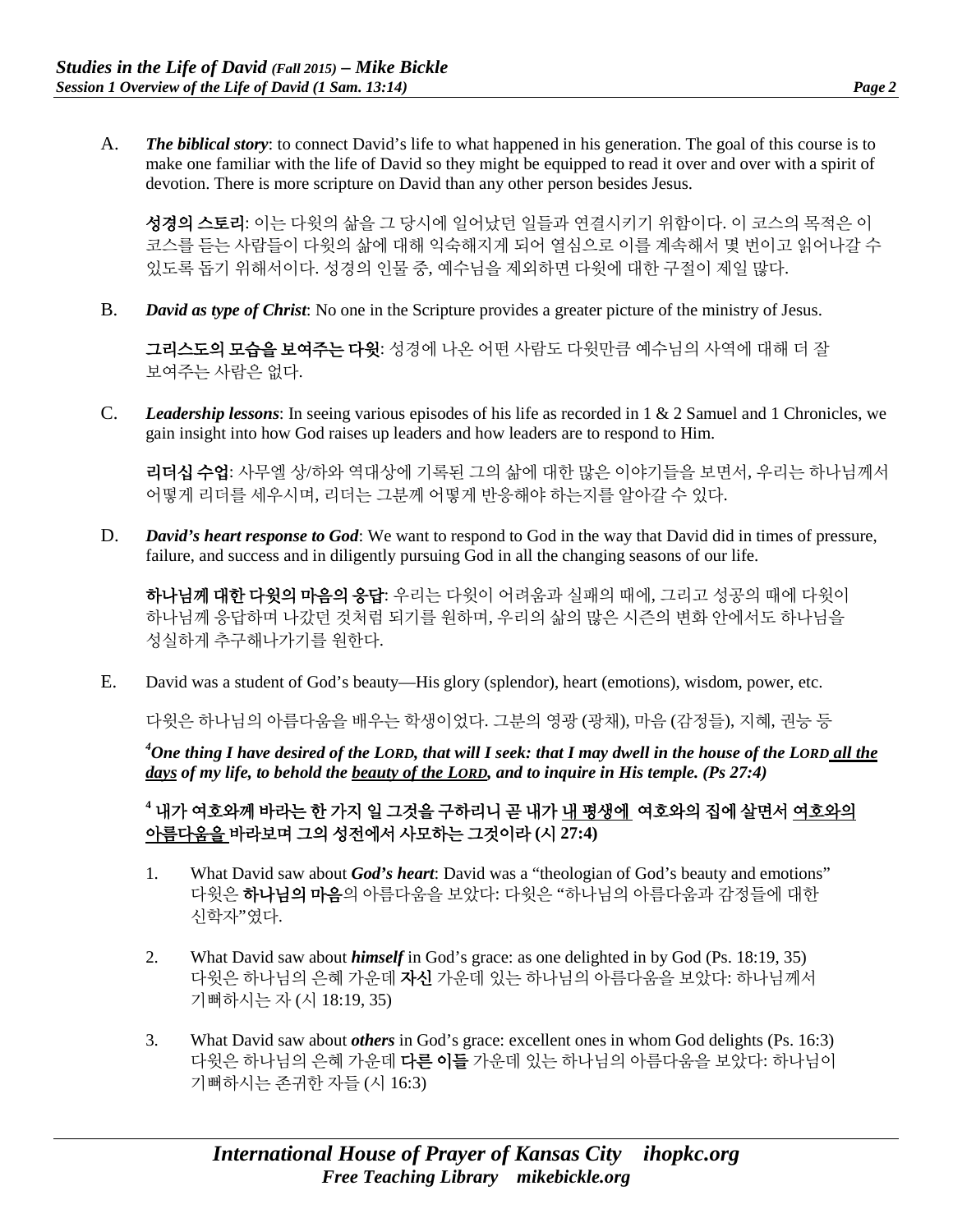4. What David saw in *circumstances*: how he responded to pressure, failure, and success 환경들 가운데 하나님의 아름다움을 발견함: 그가 어려움과 실패, 성공에 대해 어떻게 반응했는지.

#### **III. MORE INFORMATION ON DAVID**  다윗에 대한 추가 정보들

A. The life of David is a dramatic and inspiring story, with heroic virtue, scandal, power, etc. It is a must-read. The Bible tells us more about David's life than any other except Jesus. The story of what happened *in David's circumstances* is found 1 and 2 Samuel (beginning in 1 Samuel 16), while 1 Chronicles tells the same story in an abbreviated way. The dramatic account of what happened *in David's heart* is found in the book of Psalms (he authored about 80 psalms; some say more).

다윗의 삶은 영웅적인 부분, 또 추문과 권력 등에 대한 스토리를 가지고 있는 극적이고 영감을 주는 스토리이다. 이는 우리가 꼭 읽어야 하는 부분이다. 성경은 예수님 이외에 그 어떤 누구의 삶보다 다윗의 삶에 대해 많이 얘기해주고 있다. **다윗의 주변**에 어떤 일이 일어났는지의 스토리는 사무엘 상/하 (삼상 16 장에서 시작)에서 볼 수 있고, 역대상은 동일한 스토리를 함축적으로 보여준다. 다윗의 마음에 일어난 극적인 부분들은 시편에서 발견할 수 있다 (그는 80 개의 시편을 지었다. 어떤 이는 그가 더 많이 지었다고 말하곤 한다).

B. Three prophets are prominent in David's life: *Samuel* was much older than David, *Gad* was closer to David's age (with him in the wilderness years), and *Nathan* who was much younger than David.

다윗의 삶에 있었던 세 명의 중요한 선지자: **사무엘**은 다윗보다 훨씬 나이가 많았고, **갓**은 다윗과 비슷한 나이였고 (광야의 때에 다윗과 함께 있었음), 나단은 다윗보다 훨씬 어렸다.

C. David was the first "millennial theologian" in the Scripture, with insight into the Millennium.

다윗은 성경에 나온 첫 번째 "천년왕국 신학자"였고, 천년 왕국에 대해 통찰력을 가지고 있었다.

D. The historical context (approximate dates) of David's life.

다윗의 삶의 역사적인 배경 (대략적인 날짜임)

4000 BC Adam and Eve 2000 BC Abraham 1400 BC Moses *1000 BC David*  931 BC Civil war: the northern kingdom of Israel separated from the southern kingdom of Judah 900 BC Elijah and Elisha 721 BC The northern kingdom of Israel was destroyed by Assyrians 586 BC Jerusalem destroyed, followed by Israel's 70 years of captivity in Babylon (606-536 BC) 536 BC The Jews return to Jerusalem and start to rebuild the temple 4000 BC 아담과 하와 2000 BC 아브라함 1400 BC 모세 **1000 BC** 다윗 931 BC 내전: 북이스라엘이 남유다와 분리됨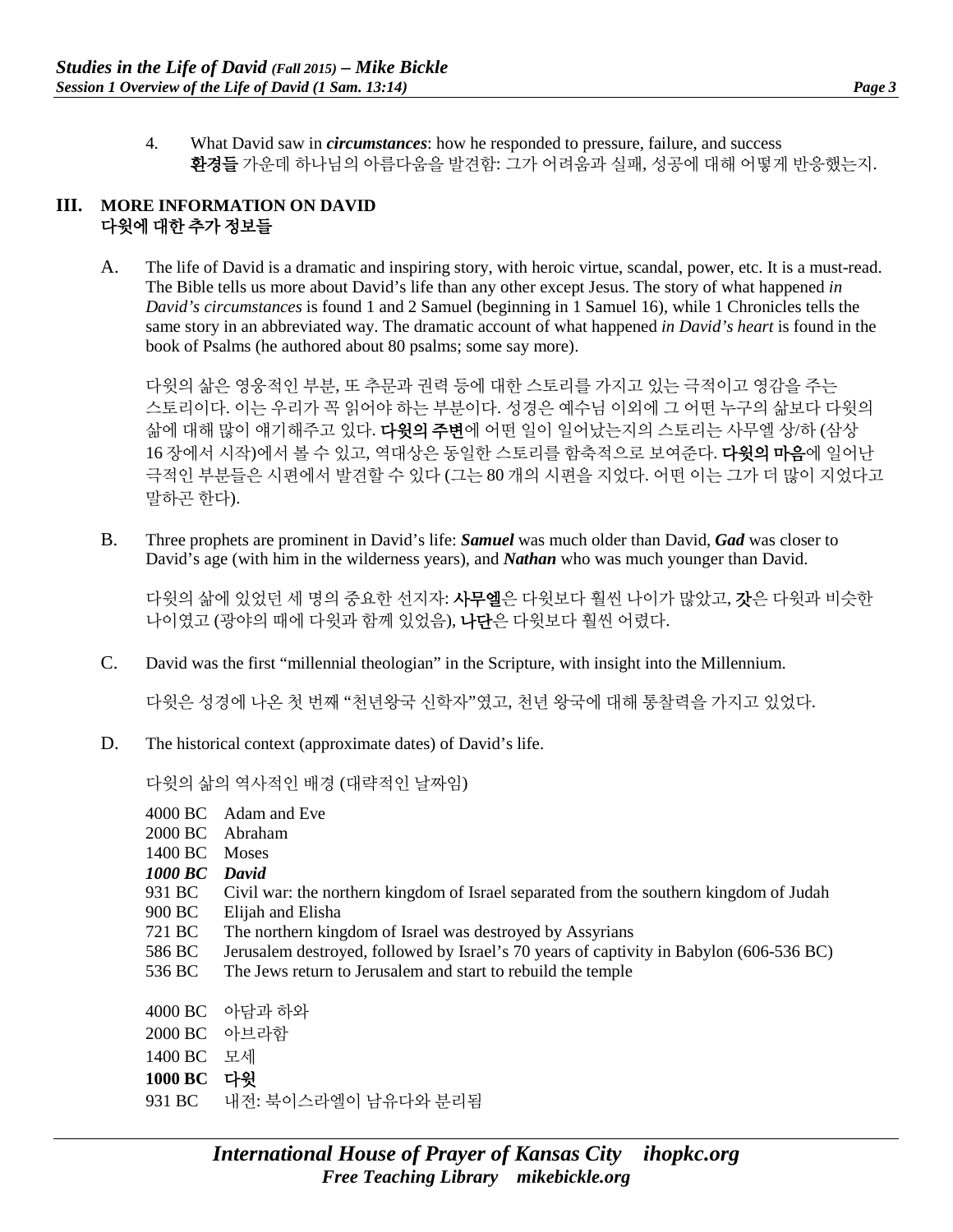900 BC 엘리야와 엘리사 721 BC 북이스라엘이 앗수르에 의해 멸망함 586 BC 예루살렘이 파괴되고, 바벨론 70 년 포로기가 시작됨 (BC 606-536) 536 BC 유대인들이 예루살렘으로 돌아와 성전 재건을 시작함

#### **IV. DAVID: A MAN AFTER GOD'S HEART** 다윗**:** 하나님의 마음에 합한 사람

A. In the first description that the Lord gave of David through Samuel to King Saul (1 Sam. 13:14), David was called "a man after God's own heart" while yet in his teens. God knew the seeds that were in David's heart. Moreover, the Lord knew the best journey for those seeds to mature in him.

주님이 다윗에 대해 사무엘을 통해 사울왕에게 설명하신 그 첫 번째는 (삼상 13:14), 다윗이 아직 십대임에도 불구하고 "하나님의 마음에 합한 자"였다는 것이다. 하나님께서는 다윗의 마음에 있었던 씨앗에 대해 알고 계셨으며, 그 안에 있는 씨앗이 성장할 수 있는 최고의 길을 알고 계셨다.

*14The LORD has sought for Himself a man after His own heart, and the LORD has commanded him to be commander [leader] over His people... (1 Sam. 13:14)*

## **<sup>14</sup> …** 여호와께서 그의 마음에 맞는 사람 을 구하여 여호와께서 그를 그의 백성의 지도자로 삼으셨느니라 하고 **(**삼상 **13:14)**

- 1. *To obey the commands of God's heart*: He set his heart to obey even after his failures. 하나님의 마음에 있는 명령들에 순종함: 그는 실패를 경험한 후에도 순종하기로 마음을 정했다.
- 2. *To study the emotions of God's heart*: He focused on understanding God's emotions. 하나님의 마음에 있는 감정들을 연구함: 그는 하나님의 감정들을 이해하는데 초점을 맞췄다.
- 3. *To contend for the purpose of God's heart*: to seek the fullness of God's purpose for your life and generation. Find out what God is doing in your generation and throw yourself into it. God testified of David that he did "all" of God's will and served His purpose (Acts 13:22, 36). 하나님의 마음에 있는 목적을 위해 싸워나감: 당신의 삶과 세대를 향한 하나님의 목적이 충만하게 이뤄지도록 추구해나가는 것. 하나님께서 당신의 세대 가운데 어떤 일을 하고 계신지를 알아내며, 이것에 당신의 삶을 던지라. 하나님께서는 다윗이 하나님의 뜻을 "다" 행했으며, 그분의 목적을 섬겼던 자라고 증언하셨다. (행 13:22, 36).

*22"I have found David...a man after My own heart, who will do all My will." (Acts 13:22)* 

## **<sup>22</sup> …** 내가 이새의 아들 다윗을 만나니 내 마음에 맞는 사람이라 내 뜻을 다 이루리라 하시더니 **(**행 **13:22)**

*36David after he had served the purpose of God in his own generation…(Acts 13:36, NAS)*

## **<sup>36</sup>** 다윗은 당시에 하나님의 뜻을 따라 섬기다가 잠들어 **… (**행 **13:36)**

B. David's primary identity (his sense of value and success) was established in who he was in his relationship with God as expressed in obedient love and meekness toward people. He measured the success of his life in context to how much he grew in grace to walk in love and meekness.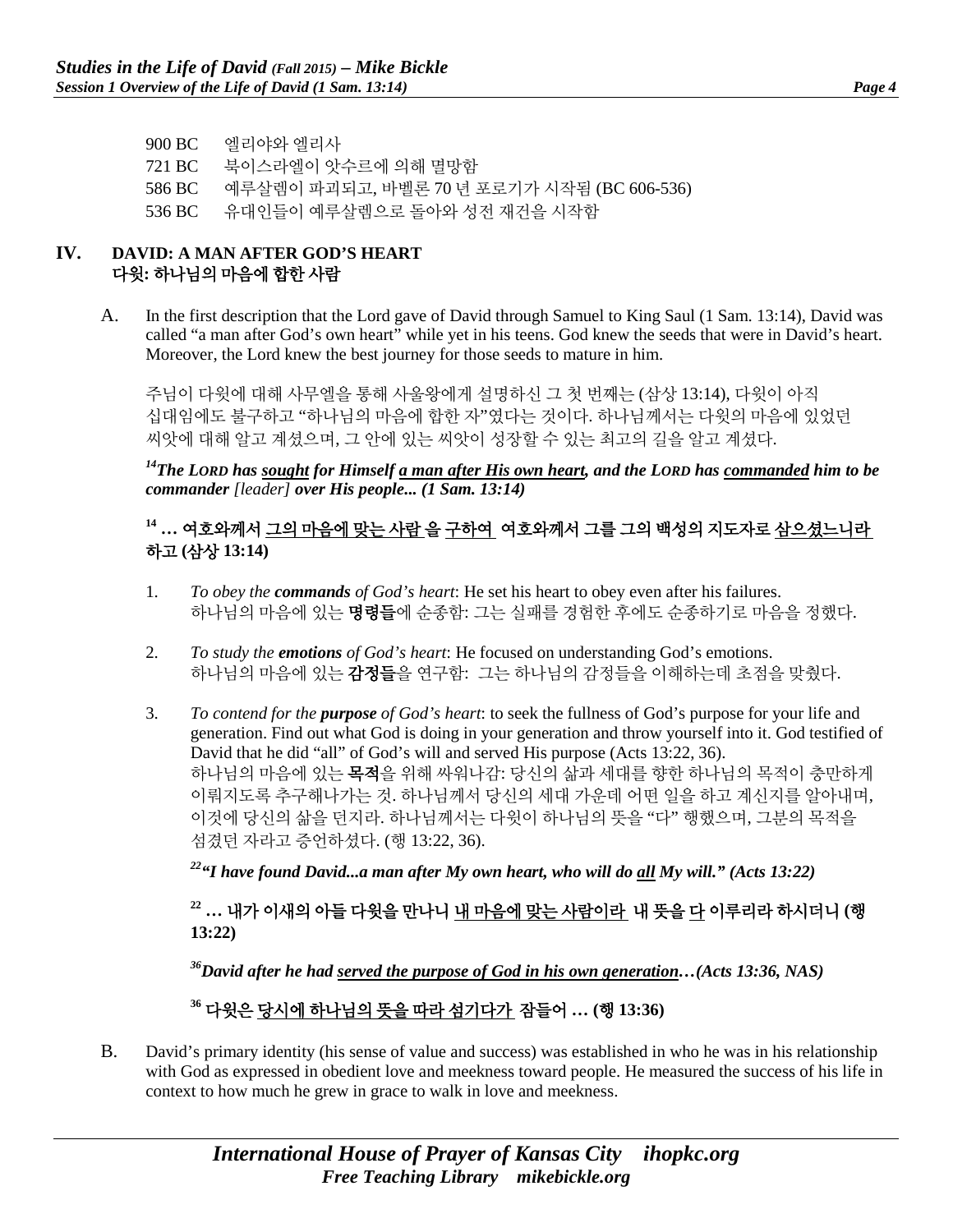다윗의 주요 정체성은 (그의 가치관과 성공에 대한 개념) 하나님과의 관계 안에서 그가 과연 어떤 사람인지에 근간을 두고 세워졌으며, 이는 순종적인 사랑과 사람들을 향한 온유함으로 나타났다. 그는 자신의 삶의 성공을 측정하되, 그 자신이 은혜 가운데 사랑과 온유함이 얼마나 성장했는지를 근거로 측정했다.

C. David's obedience, values, and skills as emphasized in the Scripture:

다윗의 순종, 가치관, 그리고 공교함이 성경에 나타난 부분들:

- 1. *Seeking God*: He longed to worship God and see His beauty (Ps 27:4; 18:1; 31:23; 36:8). 하나님을 구함: 그는 하나님을 예배하며, 그분의 아름다움을 보기를 갈망했다 (시 27:4; 18:1; 31:23; 36:8)
- 2. *Obedient love*: He had a deep resolve to love and obey God. He declared to God, *"I love you"* (Ps. 18:1). He is the only man who has that declaration specifically recorded in the Scripture. 순종적인 사랑: 그는 하나님을 사랑하고 그분께 순종하겠다는 깊은 결단을 가지고 있었다. 그는 하나님께 선포했다, "내가 주를 사랑하나이다" (시 18:1). 이러한 고백과 선포가 성경에 기록된 사람은 다윗이 유일하다.
- 3. *Confidence in mercy*: He returned to God after his failure (Ps. 13:5; 18:19; 32; 38; 51; 69). 긍휼에 대한 확신: 그는 실패한 이후에도 하나님께 돌아왔다 (시 13:5; 18:19; 32; 38; 51; 69)
- 4. *Confidence in sovereignty*: God was his source of protection, promotion, and provision. 주권에 대한 확신: 하나님께서는 그를 보호하시며, 높이시며, 공급하시는 분이었다.
- 5. *Generous leadership style*: He showed kindness to his friends, co-workers, and enemies. He struggled with discouragement, yet we see no bitterness towards those who wronged him. 관대한 리더십 스타일: 그는 자신의 친구들, 동역자, 그리고 대적에게도 자비롭게 대했다. 그는 낙심될 때에 힘들어했지만, 우리는 그가 그에게 잘못 대하는 이들을 향해 아무런 쓴 마음을 가지지 않았던 것을 볼 수 있다.
- 6. *Zealous warrior*: He was a courageous man of war in pursuit of driving out God's enemies. 열심을 가진 전사: 그는 하나님의 대적들을 몰아내는 전쟁에서 용맹한 자였다.
- 7. *Valued the Spirit's ministry*: He did powerful exploits and functioned as a prophet. 성령님의 사역을 존중함: 그는 강력한 일들을 행했으며, 선지자의 역할을 했다.
- 8. *Fasted lifestyle*: He was committed to prayer, fasting, the Scriptures (Ps. 19:7-11; 35:13; 69:7-12; 109:24; 145:1-21), and to building God's house (2 Chr. 6:8; Ps. 132). 금식의 삶: 그는 기도와 금식, 그리고 말씀에 헌신되어 있었으며 (시 19:7-11; 35:13; 69:7-12; 109:24; 145:1-21), 하나님의 집을 세우는 데에 헌신되어 있었다 (대하 6:8; 시 132 편).
- 9. *Meekness and integrity*: He lived with a servant spirit and "kept his word" even in private. 온유함과 진실함: 그는 종의 마음을 가지고 살았으며, 다른 사람이 없는 곳에서도 "약속을 지켰다."
- 10. *Prudent in speech*: He spoke with humility and godly wisdom. 신중한 언변: 그는 겸손함과 경건한 지혜를 가지고 말했다.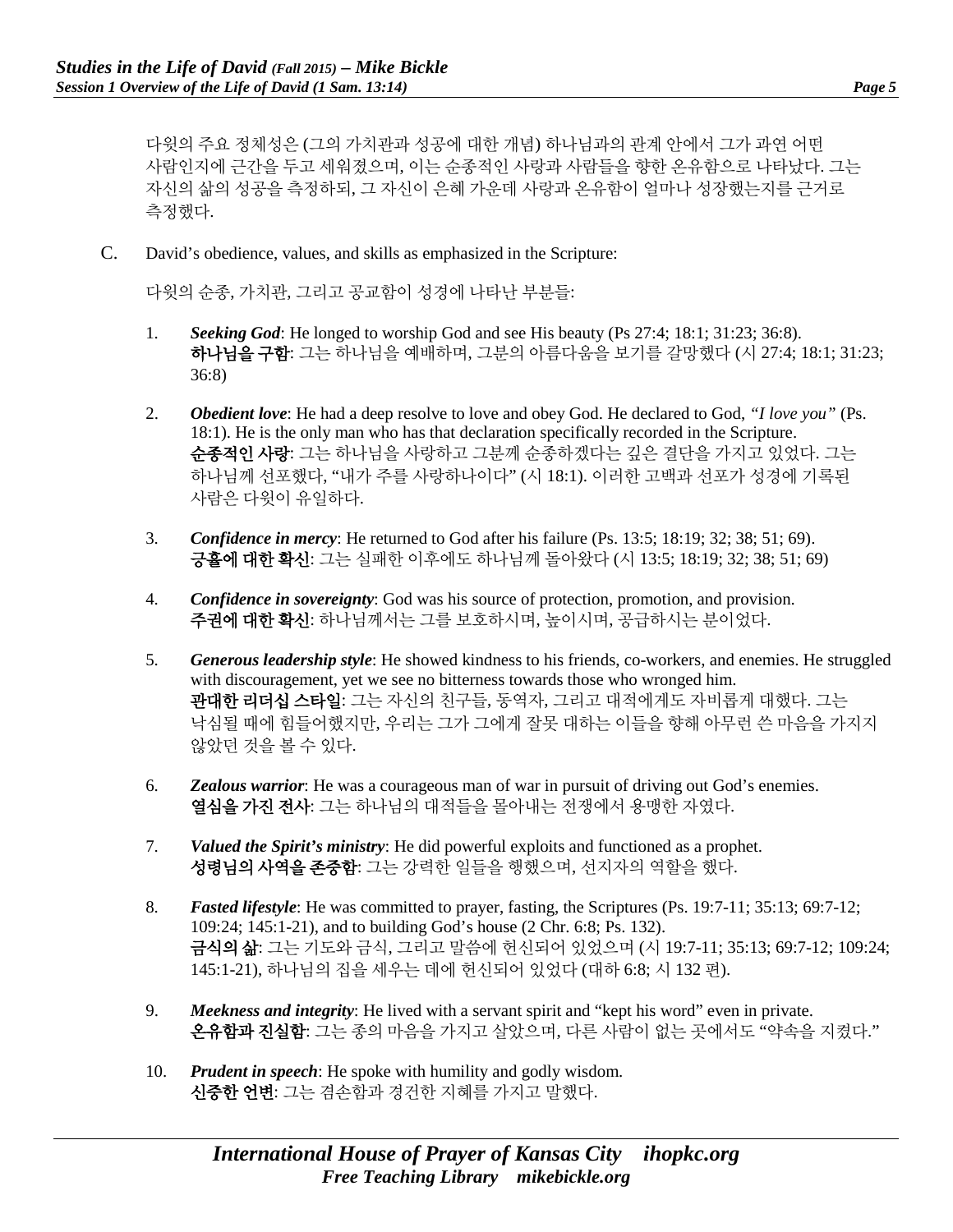#### **V. REJECTION OF SAUL AS THE CONTEXT FOR DAVID'S TRAINING TO BE KING**  다윗이 왕으로 훈련되는 배경**,** 사울의 거절

A. Saul is rejected as king related to his sin at Gilgal (1 Sam. 13) and with the Amalekites (1 Sam. 15). David and Saul are prototypes of good and bad leadership—they are meant to be in contrast. Saul's sin at Gilgal (1 Sam. 13) was in functioning in the role of a priest in disobedience to God.

사울은 길갈에서 지은 죄와 (삼상 13 장) 아멜렉과 관련하여 지은 죄 (삼상 15 장)로 인해 왕의 자격을 상실했다. 다윗과 사울은 좋은 리더십과 나쁜 리더십의 전형을 보여주며, 이 둘은 대조를 이루고 있다. 사울이 길갈에서 지은 죄는 (삼상 13 장) 하나님께 불순종함으로 제사장의 역할을 해버린 것이었다.

*8 "Go down before me to Gilgal…Seven days you shall wait, till I come to you…" (1 Sam. 10:8)*

## **<sup>8</sup>** 너는 나보다 앞서 길갈로 내려가라 **…** 내가 네게 가서 네가 행할 것을 가르칠 때까지 칠 일 동안 기다리라 **(**삼상 **10:8)**

*4 …Saul attacked a garrison of the Philistines…the people were called together to Saul at Gilgal. 5 Then the Philistines gathered together to fight with Israel…6 The men of Israel saw that they were in danger…8 Then he [Saul] waited seven days…but Samuel did not come to Gilgal… 9 Saul said, "Bring a burnt offering…" he offered the burnt offering. (1 Sam. 13:4-9)*

**<sup>4</sup>** 온 이스라엘이 사울이 블레셋 사람들의 수비대를 친 것과 **…** 그 백성 이 길갈로 모녀 사울을 따르니라 **<sup>5</sup>** 블레셋 사람들이 이스라엘과 싸우려고 모였는데 **… <sup>6</sup>** 이스라엘 사람들이 위급함을 보고 **… <sup>8</sup>** 사울은 사무엘이 정한 기한대로 이레 동안을 기다렸으나 사무엘이 길갈로 오지 아니하매 **… <sup>9</sup>** 사울이 이르되 번제와 화목제물을 이리로 가져오라 하여 번제를 드렸더니 **(**삼상 **13:4-9)**

B. When the enemy gathers and the people scatter, Saul does not obey the Lord, but yields to pressure.

사울은 적들이 모여들고 백성들이 흩어지고 있을 때 주님께 순종하지 않고 어려움에 굴복했다.

*10It happened, as soon as he had finished presenting the burnt offering, that Samuel came… 11And Samuel said, "What have you done?" Saul said, "When I saw that the people were scattered from me, and that you did not come within the days appointed, and that the Philistines gathered together at Michmash…12Therefore I felt compelled, and offered a burnt offering."* 

<sup>13</sup> Samuel said to Saul, "You have done foolishly. You have not kept the commandment of the LORD your *God…14But now your kingdom shall not continue. The LORD has sought for Himself a man after His own heart, and the LORD has commanded him to be commander over His people, because you have not kept what the LORD commanded you." (1 Sam. 13:10-14)*

**<sup>10</sup>** 번제 드리기를 마치자 사무엘이 온지라 **… <sup>11</sup>** 사무엘이 이르되 왕이 행하신 것이 무엇이냐 하니 사울이 이르되 백성은 내게서 흩어지고 당신은 정한 날 안에 오지 아니하고 블레셋 사람은 믹마스에 모였음을 내가 보았으므로 **<sup>12</sup>** 이에 내가 **…** 부득이 하여 번제를 드렸나이다 하니라 **<sup>13</sup>** 사무엘이 사울에게 이르되 왕이 망령되이 행하였도다 왕이 왕의 하나님 여호와께서 왕에게 내리신 명령을 지키지 아니하였도다 **… <sup>14</sup>** 지금은 왕의 나라가 길지 못할 것이라 여호와께서 왕에게 명령하신 바를 왕이 지키지 아니하였으므로 여호와께서 그의 마음에 맞는 사람 을 구하여 여호와께서 그를 그의 백성의 지도자로 삼으셨느니라 하고 **(**삼상 **13:10-14)**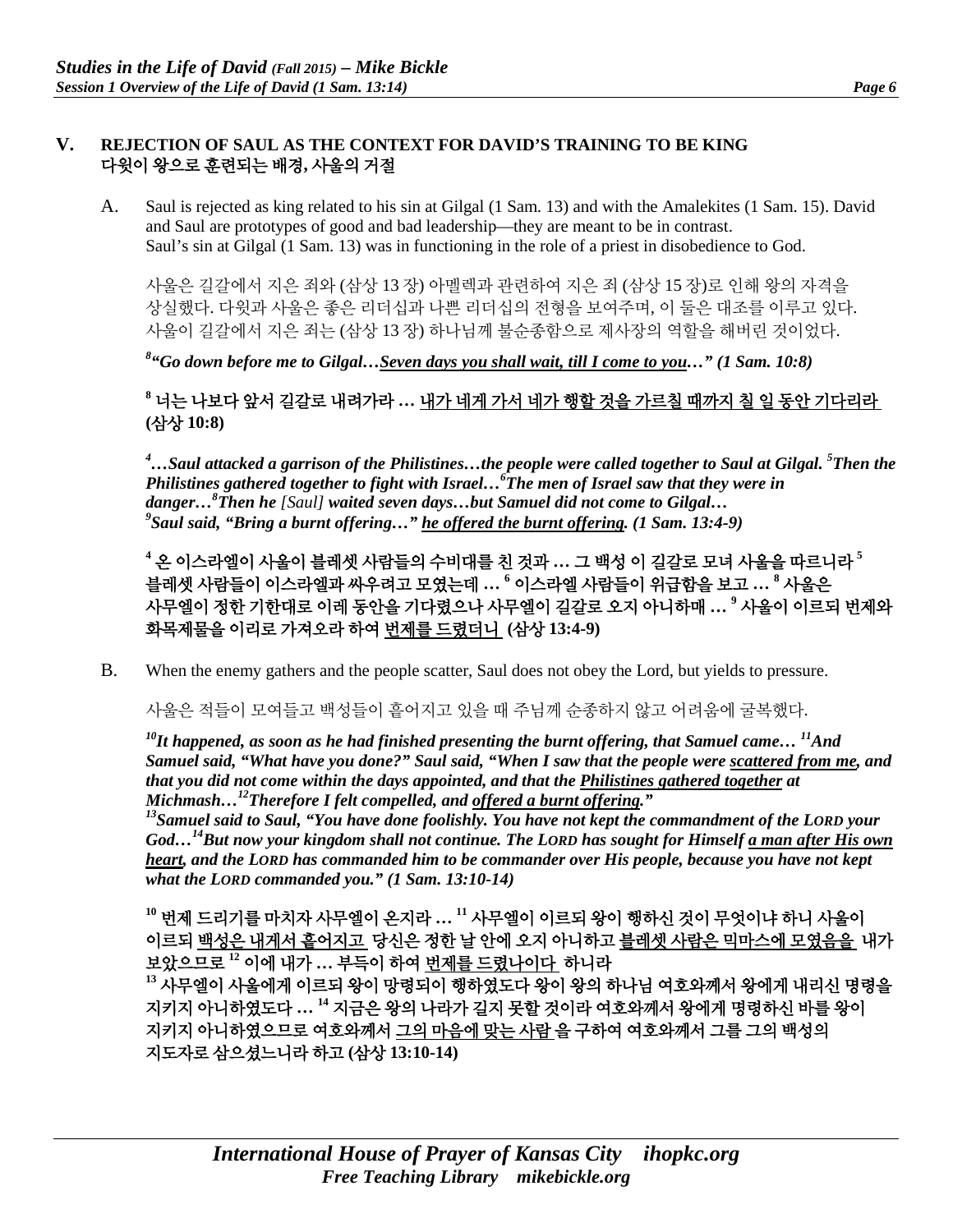C. Saul's sin included serious violations of God's commands related to the priestly ministry. Only priests were allowed to offer priestly sacrifices, and they were to offer them in ways specifically prescribed by the Lord (Lev. 6:8-13). To violate this was a sin against God's holiness. King Uzziah was struck with leprosy for this (2 Chr. 26:19). Saul sought the people's favor more than obedience to God. He was the kind of king who disregarded God's commands when he came under pressure.

사울의 죄는 제사장 사역과 연관된 하나님의 명령들을 어기는 심각한 범죄도 포함하고 있었다. 오직 제사장들만이 제사장의 번제를 드릴 수 있었으며, 이들은 주님이 명하신 특정한 방법으로 이를 드렸어야 했다 (레 6:8-13). 이를 어기는 것은 하나님의 거룩하심을 대적하는 것이었다. 웃시야 왕은 이 일로 인해 문둥병이 걸렸다 (대하 26:19). 사울은 하나님께 순종하기보다 사람들의 마음을 사기를 원했다. 그는 어려움이 닥칠 때에 하나님의 명령을 가볍게 여시는 왕이었다.

D. Saul's sin with the Amalekites (1 Sam. 15) was in failing to obey God's command to execute judgment on God's enemies (Amalekites). Saul was not zealous for that which God called sacred.

사울이 아말렉과 연관하여 지은 죄(삼상 15 장)는 하나님의 대적(아멜렉 족속)에 대한 그분의 심판의 명령에 순종하기 않은 것이었다. 사울은 하나님이 거룩하다 하는 것에 대해 별로 열심을 가지고 있지 않았다.

*2 Thus says the LORD of hosts: "I will punish Amalek for what he did to Israel, how he ambushed him on the way when he came up from Egypt. 3 Now go and attack Amalek, and utterly destroy all that they have, and do not spare them. But kill both man and woman, infant and nursing child, ox and sheep, camel and donkey."…7 Saul attacked the Amalekites…8 He also took Agag king of the Amalekites alive, and utterly destroyed all the people with the edge of the sword. 9 But Saul and the people spared Agag and the best of the sheep, the oxen, the fatlings, the lambs, and all that was good…but everything…worthless, that they utterly destroyed. (1 Sam. 15:2-9)*

**<sup>2</sup>** 만군의 여호와께서 이같이 말씀하시기를 아말렉이 이스라엘에게 행한 일 곧 애굽에서 나올 때에 길에서 대적한 일로 내가 그들을 벌하노니 **<sup>3</sup>** 지금 가서 아말렉을 쳐서 그들의 모든 소유를 남기지 말고 진멸하되 남녀와 소아와 젖 먹는 아이와 우양과 낙타와 나귀를 죽이라 하셨나이다 하니 **… 7** 사울이 하월라에서부터 애굽 앞 술에 이르기까기 아말렉 사람을 치고 **<sup>8</sup>** 아말렉 사람의 왕 아각을 사로 잡고 칼날로 그의 모든 백성을 진멸하였으되 **<sup>9</sup>** 사울과 백성이 아각과 그의 양과 소의 가장 좋은 것 또는 기름진 것과 어린 양과 모든 좋은 것을 남기고 진멸하기를 즐겨 아니하고 가치 없고 하찮은 것은 진멸하니라 **(**삼상 **15:2-9)**

*10Now the word of the LORD came to Samuel, saying, 11"I greatly regret that I have set up Saul as king, for he has turned back from following Me…" 13Then Samuel went to Saul, and Saul said to him, "Blessed are you of the LORD! I have performed the commandment of the LORD." 14But Samuel said, "What then is this bleating of the sheep in my ears…?" 15Saul said, "They have brought them from the Amalekites; for the people spared the best of the sheep and the oxen, to sacrifice to the LORD your God…" 16Then Samuel said to Saul, "Be quiet! And I will tell you what the LORD said to me last night." And he said to him, "Speak on." 17So Samuel said, "When you were little in your own eyes…did not the LORD anoint you king over Israel? 18Now the LORD sent you on a mission, and said, 'Go, and utterly destroy the sinners, the Amalekites…' 19Why then did you not obey the voice of the LORD? Why did you swoop down on the spoil, and do evil in the sight of the LORD?" 20And Saul said to Samuel, "But I have obeyed the voice of the LORD, and gone on the mission on which the LORD sent me…21But the people took of the plunder, sheep and oxen, the best of the things…to sacrifice to the LORD…" (1 Sam. 15:10-21)*